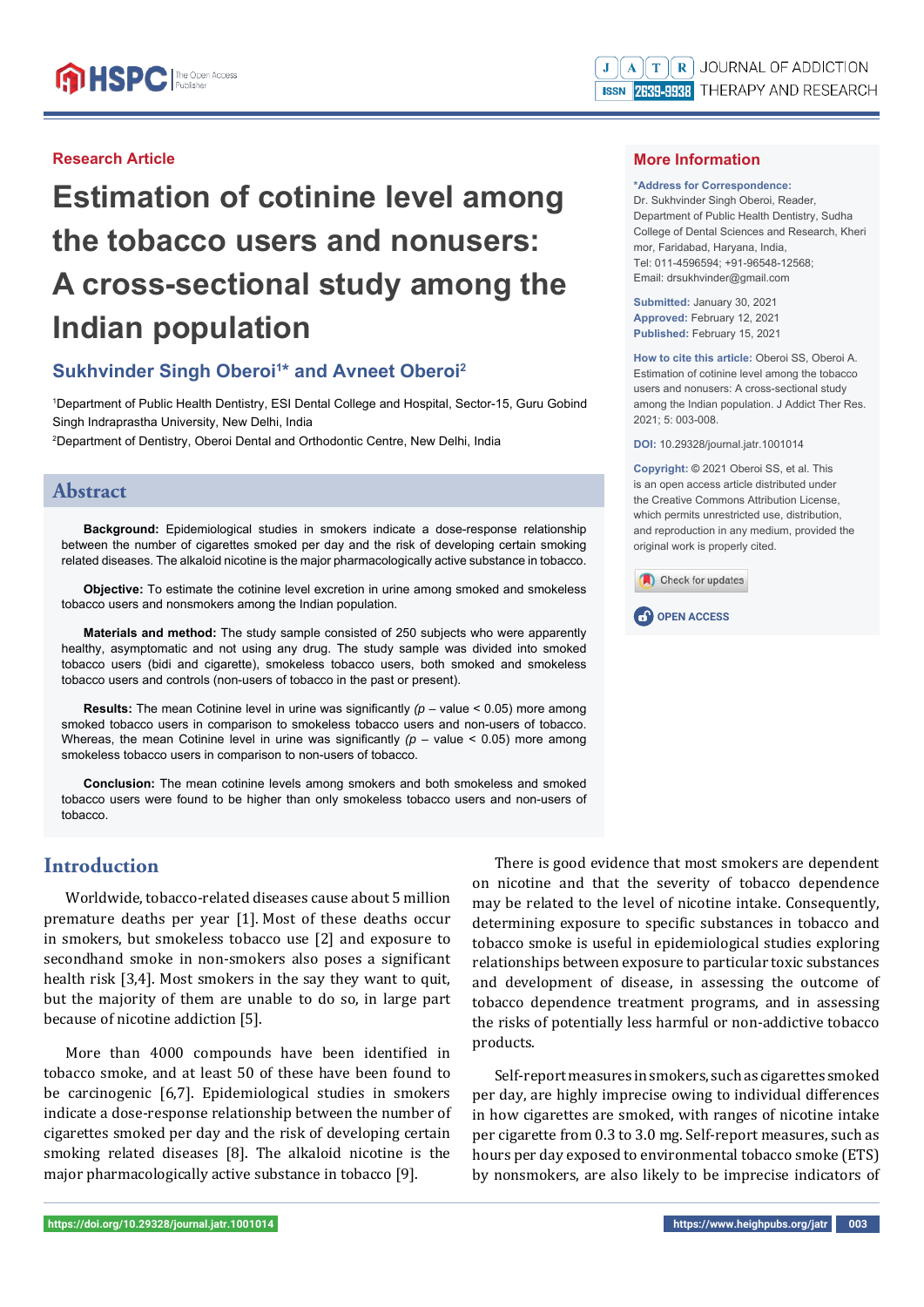

intake of tobacco smoke owing to variations in the number of cigarettes smoked, proximity of non-smokers to smokers, room ventilation and other environmental characteristics, as well as individual differences in sensitivity to and/or concern about adverse effects of ETS. The optimal assessment of exposure to tobacco smoke would be by analysis of the concentrations of a component of smoke in the body fluids of an exposed individual-i.e., a biologic marker or biomarker [10].

One cigarette contains an average of 8.4 mg of nicotine. When tobacco is burned, nicotine is aerosolized into tar droplets that deliver 1.6 mg of nicotine per cigarette. The hydrogen ion concentration (pH) of tobacco determines how much free base is delivered. The flue-cured tobaccos used in cigarettes are acidic (pH 5.5), whereas the air-dried tobaccos used in pipe and cigar tobaccos are alkaline (pH 8.5). Burned alkaline tobacco products yield higher free-base nicotine concentrations in smoke compared with acidic tobacco products [11,12].

Factors influencing nicotine metabolism can include genetic variation, race, gender, oral contraceptive use or other oestrogen-containing hormones, kidney failure and drugs, including anticonvulsants and rifampin [13]. Cotinine concentrations in biofluids and nicotine in hair are generally higher in infants and children, compared to SHS-exposed adults; this is probably due to greater inhaled nicotine doses (closer proximity to smokers and higher minute ventilation per body mass) and slower cotinine metabolism [14].

A widely used approach for measuring exposure is determination of tobacco derived biomarkers in biologic fluids [15-17]. In this regard, the nicotine metabolite cotinine is the most widely used, and has excellent specificity for both active use of tobacco and for secondhand smoke exposure [10,15,18], except in individuals using nicotine-containing medications [16]. Cotinine concentrations have been determined in a variety of biological matrices, including plasma, serum, urine, saliva, hair, and nails [19-23]. Saliva concentrations are highly correlated with plasma concentrations [24,25], and since obtaining saliva does not require venipuncture, saliva is the preferred biofluid for many studies. Urine concentrations are generally much higher than those in plasma or saliva [26], and for this reason urine analyses can provide greater sensitivity for assessing low level exposure.

Nicotine can be measured in various biological specimens including plasma, saliva, and urine [27]. Its specificity for tobacco use is excellent except for persons using nicotinecontaining medications. There are dietary sources of nicotine, but they are insignificant compared to tobacco use [28]. Nicotine concentrations are moderately expensive to measure, and a variety of methods are applicable, including gas chromatography [29], high performance liquid chromatography [30] and immunoassays [31].

Plasma levels, especially taken in the afternoon of a smoking day, correlate well with nicotine intake and may be used to estimate the extent of tobacco use [32]. Urine levels also correlate fairly well with nicotine intake [33,34]. Because of the short half-life of nicotine (about 2 hours) [35,36]. nicotine levels are not useful in assessing tobacco use that occurred more than 8–12 hours previously.Thus, the present study was conducted to estimate the cotinine level excretion in urine among smoked and smokeless tobacco users and nonsmokers among the Indian population.

## **Materials and methods**

## **Study setting**

The study was conducted over a period of one year from March 2015 to March 2016 at oberoi dental clinic and orthodontic centre, New Delhi. The study sample consisted of 300 subjects who were apparently healthy, asymptomatic and not using any drug. The study sample included Cigarette smokers (50), Bidi smokers (50), smokeless tobacco users (50), both smoked and smokeless tobacco users (50) and controls – non-users of tobacco (50).

## **Sample collection**

The individual was instructed to collect 24 hours urine in a clean glass bottle. Urine collection was started at 8 am in the morning after passing and discarding the first urine and collecting the whole urine till 8 am of the next morning. The total volume was noted and after mixing the urine properly, the sample was taken for testing.

### **Inclusion and exclusion criteria**

The study sample consisted of the healthy subjects in the age group of 30-45 years.

The subjects with any existing systemic conditions were excluded which can affect the metabolism of nicotine.

### **Analysis of the sample**

Gas choromatography (GC) assay was used to estimate the cotinine levels [13,14]. For extraction, 1 ml of urine sample was taken and added to 1 ml of trichloacetic acid (TCA), kept in vortex for 30 seconds and the mixture was centrifuged at 1100 g (10-20 minutes). The supernatant was transferred to another tube. To the supernatant, 0.5 ml of KOH and 6 ml of dichloro methane (DCM) were added, shaken in a water bath for 30 seconds, followed by centrifugation at 1100 g for 10 minutes.

In the upper layer, 3 ml of HCl (50 mmol) was added and was shaken for 30 seconds followed by centrifugation. To the upper layer, 0.5 ml KOH and 5 ml of DCM were added and shaken for 30 seconds, and centrifuged again. To the upper layer, 200 μl of methanolic HCl was added and dried under N2 gas, 30 μl of it was injected in the HPLC column and values of cotinine were read at the wavelength of 256 and 262 nm respectively. The assay was performed using reversed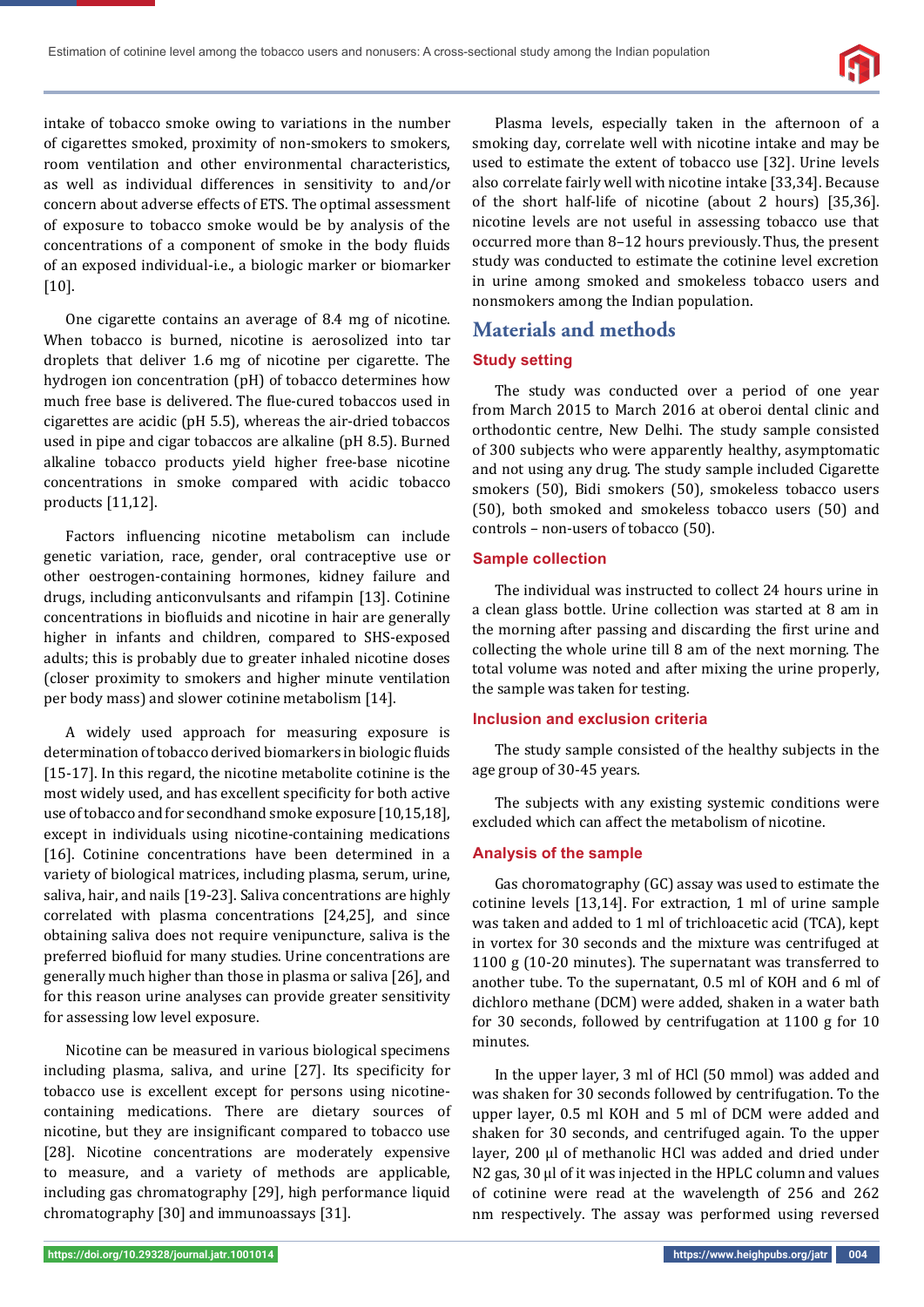phase C-18 ion pair column in an isocratic mode. The GC unit consisted of a pump (model 510, Waters, India), a variablewavelength ultraviolet detector (model 481, Waters, India) with a deuterium lamp. We used a 15 x 0.2 cm column of ODS Hypersil, 3 μm particle size, from Shandon Inc., Pittsburgh, PA, an injector with a 200 μl loop. Mobile phase used was a mixture of citrate and dibasic phosphate (30 mmol of each/ litre) containing 1 mmol of sodium heptanesulphonate and 50 ml of acetonitrite per litre ( $pH$  6.1). The flow rate of the mobile phase was 0.3 ml/min and the column pressure was 3000 psi. Respective nicotine and cotinine standards (Sigma, USA) were used (20 nmol/200 μl methanol).

### **Statistical analysis**

The data was tabulated and entered into the Microsoft excel. The data was analyzed using the SPSS version 21.0. The statistical test used was one-way ANOVA test with post-hoc Tukey HSD test for inter-group comparisons. The *p* - value was taken significant when less than  $0.05$  ( $p < 0.05$ ) and Confidence interval of 95% was taken.

## **Results**

The study population consisted of the male subjects only and smoked tobacco group had cigarette smokers only with mean age of the study population being 38.91 ± 2.89.

The mean cotinine levels among smoked tobacco users was 39.84 ± 3.01, smokeless tobacco users was 28.91 ± 2.01, both smokeless and smoked tobacco users was  $51.11 \pm 4.62$ and non-smokers was  $3.71 \pm 0.63$ . The mean cotinine level in urine was significantly  $(p - value < 0.05)$  more among both smoked and smokeless tobacco users in comparison to smoked tobacco users which was significantly more than smokeless tobacco users which was significantly more than non-users of tobacco (Table 1).

| <b>Table 1:</b> Urinary Cotinine values among Cigarette smokers, Cigarette chewers, Bidi |  |
|------------------------------------------------------------------------------------------|--|
| chewers. Both Tobacco Smokers and Chewers and Non-smokers.                               |  |

| Cotinine levels (ng/dl)                              |             |            |            |
|------------------------------------------------------|-------------|------------|------------|
| <b>Mean</b>                                          | <b>S.D.</b> |            |            |
| 56.84                                                | 3.01        |            |            |
| 42.98                                                | 4.09        |            |            |
| 28.91                                                | 2.18        |            |            |
| 51.11                                                | 7.62        |            |            |
| 3.71                                                 | 0.63        |            |            |
| 1234.677                                             |             |            |            |
| $< 0.001*$                                           |             |            |            |
| $< 0.001*$                                           |             |            |            |
| $< 0.001*$<br>$< 0.001*$                             |             |            |            |
|                                                      |             | $< 0.001*$ |            |
| $< 0.001*$                                           |             |            |            |
| $< 0.001*$<br>$< 0.001*$<br>$< 0.001*$<br>$< 0.001*$ |             |            |            |
|                                                      |             |            | $< 0.001*$ |
|                                                      |             |            |            |
|                                                      |             |            |            |

## **Discussion**

Nicotine and cotinine levels have earlier been used to validate the smoking status of an individual [28,29]. These biomarkers have also been used in epidemiological studies [30-33], to assess the effects of tobacco use on human health [34,35], as measures to estimate the exposure to environmental tobacco smoking, and for assessment of the efficacy of interventional methods on cessation of smoking [36].

The half-life of nicotine averages about 2-3 hours. With intermittent exposure of tobacco, nicotine levels in the body rise and fall throughout the day. The half-life of cotinine averages about 17 hours. Because of the longer half-life, cotinine levels tend to build up throughout the day, and cotinine is eliminated over a much longer period of time compared with nicotine. With intermittent nicotine exposure such as occurs with cigarette smoking, cotinine levels remain relatively constant throughout the day and remain at near steady-state values [10].

The presence of cotinine in a biologic fluid indicates exposure to nicotine. There is some individual variation in the quantitative relation between cotinine levels in the blood (or saliva or urine) and the intake of nicotine. This is because different people convert different percentages of nicotine to cotinine (usual range 55% - 92%) and because different people metabolize cotinine at different rates (usual range of cotinine clearance, 19-75 ml/min) [37].

Considerable between-individual variability exists in the rate and pattern of nicotine metabolism, possibly affecting cotinine concentration resulting from a given nicotine exposure. Factors influencing nicotine metabolism can include genetic variation, race, gender, oral contraceptive use or other oestrogen-containing hormones, kidney failure and drugs, including anticonvulsants and rifampin [13]. The advantages of determining cotinine concentrations in urine are that cotinine concentrations and other metabolites are higher than in other biological fluids; it represents relatively acute exposure; and collection is non-invasive [38].

In the present study, the mean cotinine level in urine was significantly  $(p - value < 0.05)$  more among smokers in comparison to smokeless tobacco users and non-users of tobacco. Whereas the mean cotinine level in urine was significantly  $(p - value < 0.05)$  more among smokeless tobacco users in comparison to non-users of tobacco. This was similar to the study by Jacob III, et al. [16] in which, mean nicotine concentrations were significantly  $(p - value < 0.05)$  lower in smokeless tobacco users than in cigarette smokers. Mean cotinine concentrations ranged from 1790 to 2420 ng/ml, and were significantly higher among smokeless tobacco users than in smokers. The ratio of nicotine:cotinine in urine of smokeless tobacco users (subjects from studies 1 and 2 combined) and cigarette smokers averaged 0.67 and 1.24, respectively. The difference between the two groups was significant.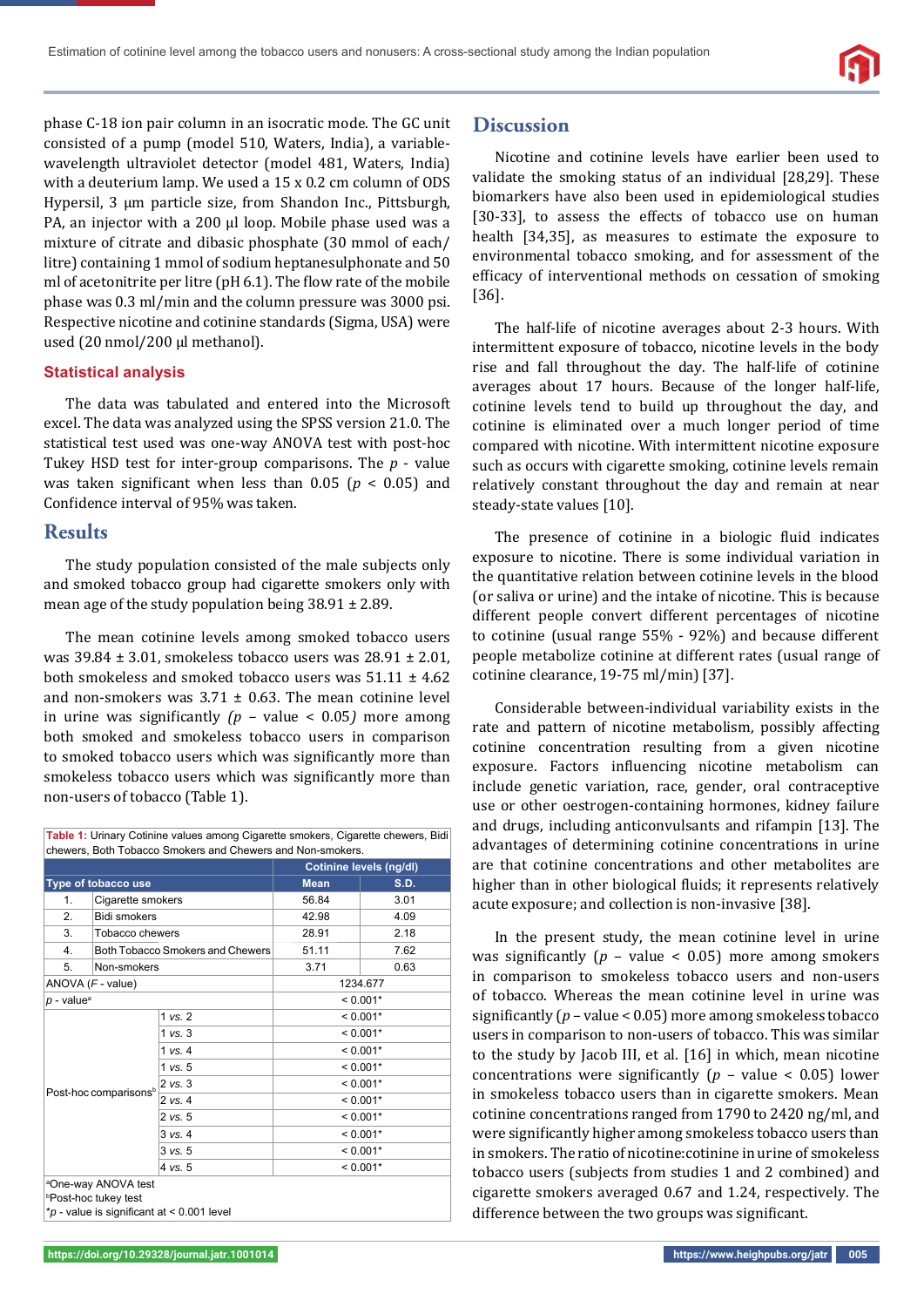

The lower ratio of nicotine, cotinine in smokeless tobacco users (0.67) compared with smokers (1.24) is most likely a result of more nicotine being swallowed by smokeless tobacco users, which then undergoes presystemic metabolism to cotinine in the liver [39].

Whereas in the study by Behera, et al. [40] bidi smokers had a lower value of urinary nicotine excretion (cotinine levels) than that observed in tobacco chewers whereas the cigarette smokers had more than the tobacco chewers. In the present study, no differentiation was made between the cigarette and bidi smokers.

In the present study, the mean Cotinine level in urine was significantly  $(p - value < 0.05)$  more among patients with both chewing and smoking habit in comparison to the smokers only, smokeless tobacco users only and Non-smokers. The similar findings were also reported in the study by Behera, et al. [40].

The mean cotinine levels among smoked tobacco users was 37.92 ± 2.35. Whereas Macaron, et al. [41] reported that urinary levels of cotinine for the smokers of cigarette (median 30 cigarettes per day) and narguila (median 2 pipes per day or around 40 g of tobacco).

In the study by Chen, et al. [42] cigar smokers had higher cotinine, NNAL, and lead concentrations than nontobacco users. The geometric mean concentration 95% confidence interval (CI) of cotinine for primary cigar smokers (i.e., current cigar/never cigarette smokers) was 6.2 (4.2-9.2) ng/mL *vs.* 0.045 (0.043-0.048) ng/mL for non-tobacco users, and the NNAL concentration was 19.1 (10.6-34.3) pg/mg creatinine for primary cigar smokers versus 1.01 (0.95-1.07) pg/mg creatinine for non-tobacco users.

However, Blackford, et al. [43] studied the quantitative relationship between number of cigarettes consumed and level of salivary cotinine, a biomarker of nicotine dose in China, Brazil, Mexico and Poland. Overall, saliva cotinine concentrations averaged approximately 200 ng/mL across countries, with Poland having the highest and Mexico the lowest median concentration. This median cotinine value is similar to that seen in smokers in the United States and the United Kingdom [44,45]. In all countries, the level of salivary cotinine increased with increasing numbers of cigarettes smoked, up to approximately 20 cigarettes per day, and from that number, either the smoothed curve flattened or the slope dropped. The most likely explanation for this observation is that smokers titrate to their intake of nicotine, with an average preferred intake for heavy smokers corresponding to approximately 200 ng/mL cotinine. At lower levels of cigarette consumption (up to 20 per day), the slope of the saliva cotinine per cigarette smoked curves averaged approximately 11.3 ng/ mL per cigarette.

Age variation may not be an attributable factor for the

variation seen. The adverse effects of passive smoke exposure on the respiratory tract are well established [34,46]. One of the most frequently used biomarkers for exposure to environmental tobacco smoke is cotinine in body fluids [33].

In the study by Benowitz, et al. [47], among a large, nationally representative group of US smokers and nonsmokers indicated that the optimal overall cutpoint for minimizing the rate of misclassification of self-reported smoking status is a serum cotinine concentration of 3 ng/mL. This cutpoint had a high degree of sensitivity and specificity for adults, giving it excellent discriminative ability. The cutpoint was similar, though sensitivity was substantially lower, in adolescents. This was most likely due to a higher prevalence of occasional smoking and potentially more underreporting of smoking among adolescents. However, this represents a large change from the value of 14 ng/mL determined by Jarvis, et al. [26].

Saliva and plasma cotinine concentrations are quite similar, so the optimal cutpoint in saliva would be the same as that recommended for blood [15]. Urinary cotinine concentrations based on unconjugated cotinine alone are approximately 5 times those of plasma cotinine [11]. Therefore, a urinary cotinine concentration of 15 ng/mL would be the appropriate cutpoint corresponding to our serum estimate. This level contrasts with urinary cutpoints proposed in various other studies ranging from 20 ng/mL to 550 ng/mL [48].

# **Conclusion**

Urine cotinine was our main criterion for assessing the validity of self reported exposure to tobacco use. However, cotinine level is influenced by factors independent of exposure to cigarette smoke, including metabolism, imprecision in laboratory measurement, and the hour of the day when urine is collected. Nicotine can be found in food, but at usual levels of food consumption, nicotine intake from food is trivial [10]. A single spot evaluation of cotinine level may not reflect its long term average [49], which may attenuate associations with self reported measures of exposure to smoke. Finally, only a minority of participants provided a urine sample, but smoking related variables were similar in those who provided and did not provide a urine sample. Further studies of self reported exposure to tobacco use could use other indicators, such as expired carbon monoxide, or more specific markers such as anatabine or anabasine [50].

## **References**

- 1. Benowitz NL. Clinical pharmacology of nicotine: implications for understanding, preventing, and treating tobacco addiction. Clin Pharmacol Ther. 2008; 83: 531–541. **PubMed:** https://pubmed.ncbi.nlm.nih.gov/18305452/
- 2. Hecht SS, Carmella SG, Murphy SE, Riley WT, Le C, et al. Similar exposure to a tobacco-specific carcinogen in smokeless tobacco users and cigarette smokers. Cancer Epidemiol Biomarkers Prev. 2007; 16: 1567–1572.

**PubMed:** https://pubmed.ncbi.nlm.nih.gov/17684130/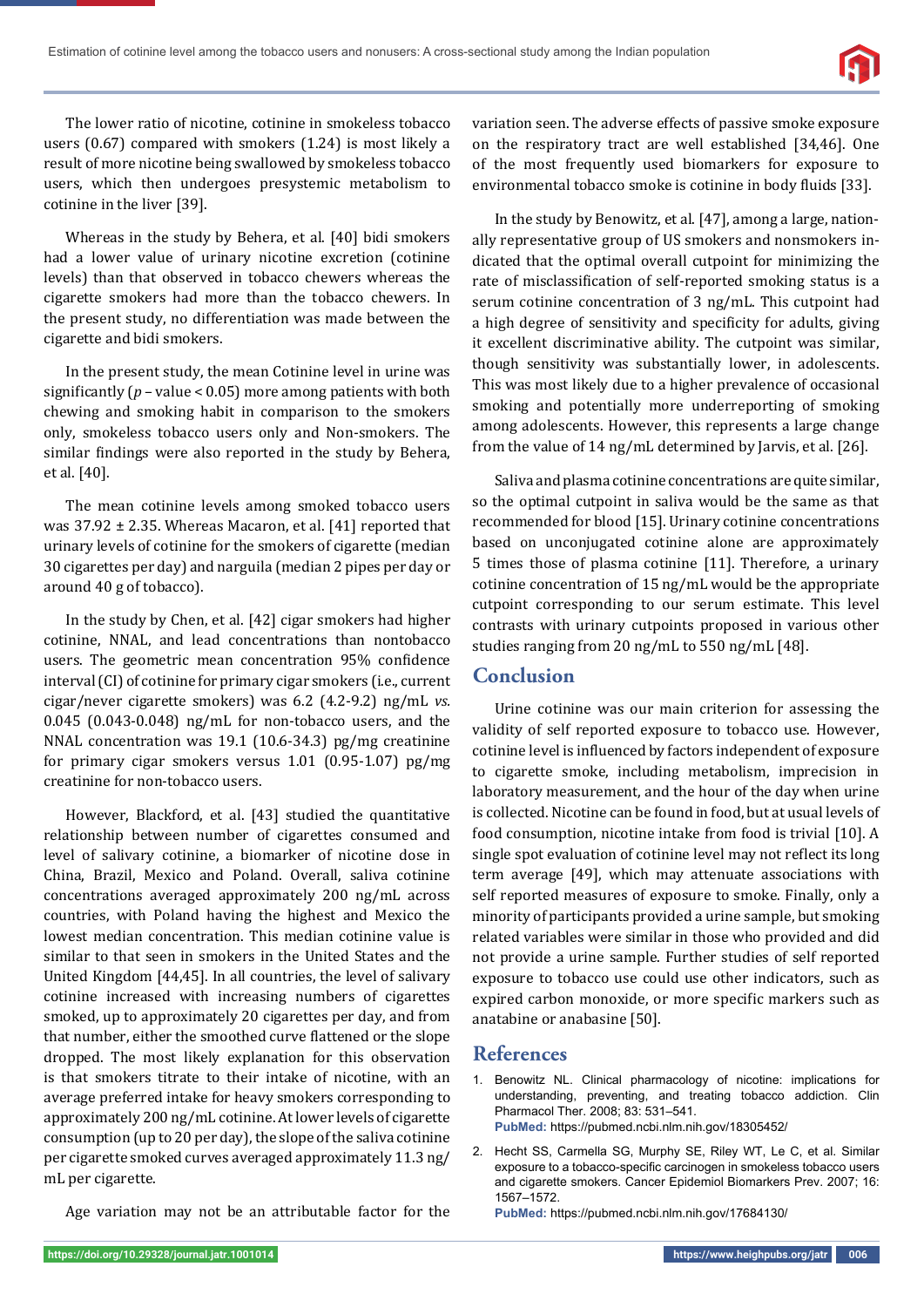

3. P.H.S. Department of Health and Human Services. The Health Consequences of Involuntary Exposure to Tobacco Smoke: A Report of the Surgeon General. Washington DC: US Government Printing Office. 2006.

**PubMed:** https://pubmed.ncbi.nlm.nih.gov/20669524/

- 4. DHHS (CDC) Publication No. 87-8398, IARC. Monograph on the Evaluation of Carcinogenic Risks to Humans. Lyon, France: WHO. 2004.
- 5. Benowitz NL. Pharmacologic aspects of cigarette smoking and nicotine addiction. N Engl J Med. 1988; 319: 1318–1330.
- 6. Wynder EL, Hoffmann D. Tobacco and Tobacco Smoke. Studies in Experimental Carcinogenesis. New York: Academic Press. 1967.
- 7. Hoffmann D, Djordjevic MV, Hoffmann I. The changing cigarette. Prev Med. 1997; 26: 427–434. **PubMed:** https://pubmed.ncbi.nlm.nih.gov/9245661/
- 8. Wynder EL, Hoffmann D. Tobacco and health: A societal challenge. N Engl J Med. 1979; 300: 894–903. **PubMed:** https://pubmed.ncbi.nlm.nih.gov/370598/
- 9. Benowitz NL. Pharmacologic aspects of cigarette smoking and nicotine addiction. N Engl J Med. 1988; 319: 1318–1330. **PubMed:** https://pubmed.ncbi.nlm.nih.gov/3054551/
- 10. Benowitz NL. Cotinine as a Biomarker of Environmental Tobacco Smoke Exposure. Epidemiol Rev0 1996; 18: 188-204. **PubMed:** https://pubmed.ncbi.nlm.nih.gov/9021312/
- 11. Benowitz NL. The human pharmacology of nicotine. Res Adv Alcohol Drug Probl. 1986; 9: 1–52.
- 12. Hurt RD Robertson CR. Prying open the door to the tobacco industry's secrets about nicotine. The Minnesota tobacco trial. JAMA. 1998; 280: 1173–1181. **PubMed:** https://pubmed.ncbi.nlm.nih.gov/9777818/
- 13. Hukkanen J, Jacob P, Benowitz NL. Metabolism and disposition kinetics of nicotine. Pharmacol Rev. 2005; 57: 79-115. **PubMed:** https://pubmed.ncbi.nlm.nih.gov/15734728/
- 14. Matt GE, Quintana PJ, Liles S et al. Evaluation of urinary trans-3' hydroxycotinine as a biomarker of children's environmental tobacco smoke exposure. Biomarkers. 2006; 11: 507-523. **PubMed:** https://pubmed.ncbi.nlm.nih.gov/17056471/
- 15. Benowitz NL, Jacob P III, Ahijevych K, Jarvis MJ, Hall S, et al. Biochemical verification of tobacco use and cessation. Nicotine Tob Res 2002; 4: 149–159. **PubMed:** https://pubmed.ncbi.nlm.nih.gov/12028847/
- 16. Jacob P III, Hatsukami DK, Severson H, Hall S, Yu L, et al. Anabasine and anatabine as biomarkers for tobacco use during nicotine replacement therapy. Cancer Epidemiol Biomarkers Prev. 2002; 11: 1668–1673.
	- **PubMed:** https://pubmed.ncbi.nlm.nih.gov/12496059/
- 17. Hecht SS. Human urinary carcinogen metabolites: biomarkers for investigating tobacco and cancer. Carcinogenesis. 2002; 23: 907–922. **PubMed:** https://pubmed.ncbi.nlm.nih.gov/12082012/
- 18. Bernert JT, Jacob P 3rd, Holiday DB, Benowitz NL, Sosnoff CS, et al. Interlaboratory comparability of serum cotinine measurements at smoker and nonsmoker concentration levels: a round -robin study. Nicotine Tob Res. 2009; 11: 1458–1466.
- 19. Jacob P III, Byrd GD. Use of gas chromatographic and mass spectrometric techniques for the determination of nicotine and its metabolites. In: Gorrod JW, Jacob P III. Analytical Determination of Nicotine and Related Compounds and Their Metabolites. Elsevier; Amsterdam. 1999; 191-224.
- 20. Al-Delaimy WK. Hair as a biomarker for exposure to tobacco smoke. Tob Control. 2002; 11: 176–182. **PubMed:** https://pubmed.ncbi.nlm.nih.gov/12198265/
- 21. Al-Delaimy WK, Mahoney GN, Speizer FE, Willett WC. Toenail nicotine

levels as a biomarker of tobacco smoke exposure. Cancer Epidemiol Biomarkers Prev. 2002; 11: 1400–1404. **PubMed:** https://pubmed.ncbi.nlm.nih.gov/12433718/

- 22. Ryu HJ, Seong MW, Nam MH, Kong SY, Lee DH. Simultaneous and sensitive measurement of nicotine and cotinine in small amounts of human hair using liquid chromatography/ tandem mass spectrometry. Rapid Commun Mass Spectrom. 2006; 20: 2781–2782. **PubMed:** https://pubmed.ncbi.nlm.nih.gov/16921558/
- 23. Stepanov I, Hecht SS, Lindgren B, Jacob P 3rd, Wilson M, et al. Relationship of human to enail nicotine, cotinine, and 4-(methylnitrosamino)- 1-(3-pyridyl)-1-butanol to levels of these biomarkers in plasma and urine. Cancer Epidemiol Biomarkers Prev. 2007; 16: 1382–1386. **PubMed:** https://pubmed.ncbi.nlm.nih.gov/17627002/
- 24. Jarvis MJ, Primatesta P, Erens B, Feyerabend C, Bryant A. Measuring nicotine intake in population surveys: comparability of saliva cotinine and plasma cotinine estimates. Nicotine Tob Res. 2003; 5: 349–355. **PubMed:** https://pubmed.ncbi.nlm.nih.gov/12791530/
- 25. Bernert JT Jr. McGuffey JE, Morrison MA, Pirkle JL. Comparison of serum and salivary cotinine measurements by a sensitive high -performance liquid chromatography-tandem mass spectrometry method as an indicator of exposure to tobacco smoke among smokers and nonsmokers. J Anal Toxicol. 2000; 24: 333–339.
- 26. Jarvis MJ, Tunstall-Pedoe H, Feyerabend C, Vesey C, Saloojee Y. Comparison of tests used to distinguish smokers from nonsmokers. Am J Public Health 1987; 77: 1435–1148. **PubMed:** https://pubmed.ncbi.nlm.nih.gov/3661797/
- 27. Davis RA, Curvall M. Determination of nicotine and its metabolites in biological fluids in vivo studies. In: Gorrod JW, Jacob P III, eds. Analytical Determination of Nicotine and Related Compounds and Their Metabolites. Amsterdam: Elsevier. 1999; 583–644.
- 28. Byrd GD, Chang KM, Greene JM, deBethizy JD. Evidence for urinary excretion of glucuronide conjugates of nicotine, cotinine, and trans-3' – hydroxycotinine in smokers. Drug Metab Dispos. 1992; 20: 192-197. **PubMed:** https://pubmed.ncbi.nlm.nih.gov/1352209/
- 29. Lequant NT, Roussel G, Roche D, Migueres ML, Chretien J, Ekindjian OG. Urine collection for nicotine and cotinine measurement in study on nicotine addicts. Pathol Biol (Paris). 1994; 42: 191-196. **PubMed:** https://pubmed.ncbi.nlm.nih.gov/8090564/
- 30. Trout D, Decker J, Mueller C, Bernert JT, Pirkle J. Exposure of casino employees to environmental tobacco smoke. J Occup Environ Med. 1998; 40: 270-276. **PubMed:** https://pubmed.ncbi.nlm.nih.gov/9531098/
- 31. Apseloff G, Ashton HM, Friedman H, Gerber N. The importance of measuring cotinine levels to identify smokers in clinical trials. Clin Pharmacol Ther. 1994; 56: 460-462. **PubMed:** https://pubmed.ncbi.nlm.nih.gov/7955808/
- 32. Barrueco M, Cordovilla R, Hernandez-Mezquita MA, Gonzalez JM, de Castro J, et al. The truthfulness of the answers of children, adolescents and young people to surveys on tobacco consumption conducted in schools. Med Clin (Barc). 1999; 112: 251-254. **PubMed:** https://pubmed.ncbi.nlm.nih.gov/10220751/
- 33. Scherer G, Richter E. Biomonitoring exposure to environmental tobacco smoke (ETS): a critical reappraisal. Hum Exp Toxicol. 1997; 16: 449-459. **PubMed:** https://pubmed.ncbi.nlm.nih.gov/9292285/
- 34. Carey IM, Cook DG, Strachan DP. The effects of environmental tobacco smoke exposure on lung function in a longitudinal study of British adults. Epidemiology. 1999; 10: 319-326. **PubMed:** https://pubmed.ncbi.nlm.nih.gov/10230845/
- 35. de Waard F, Kemmeren JM, van Ginkel LA, Stolker AA. Urinary cotinine and lung cancer risk in a female cohort. Br J Cancer. 1995; 72: 784-787. **PubMed:** https://pubmed.ncbi.nlm.nih.gov/7669595/
- 36. Lawson GM, Hurt RD, Dale LC, Offord KP, Croghan IT, et al. Application